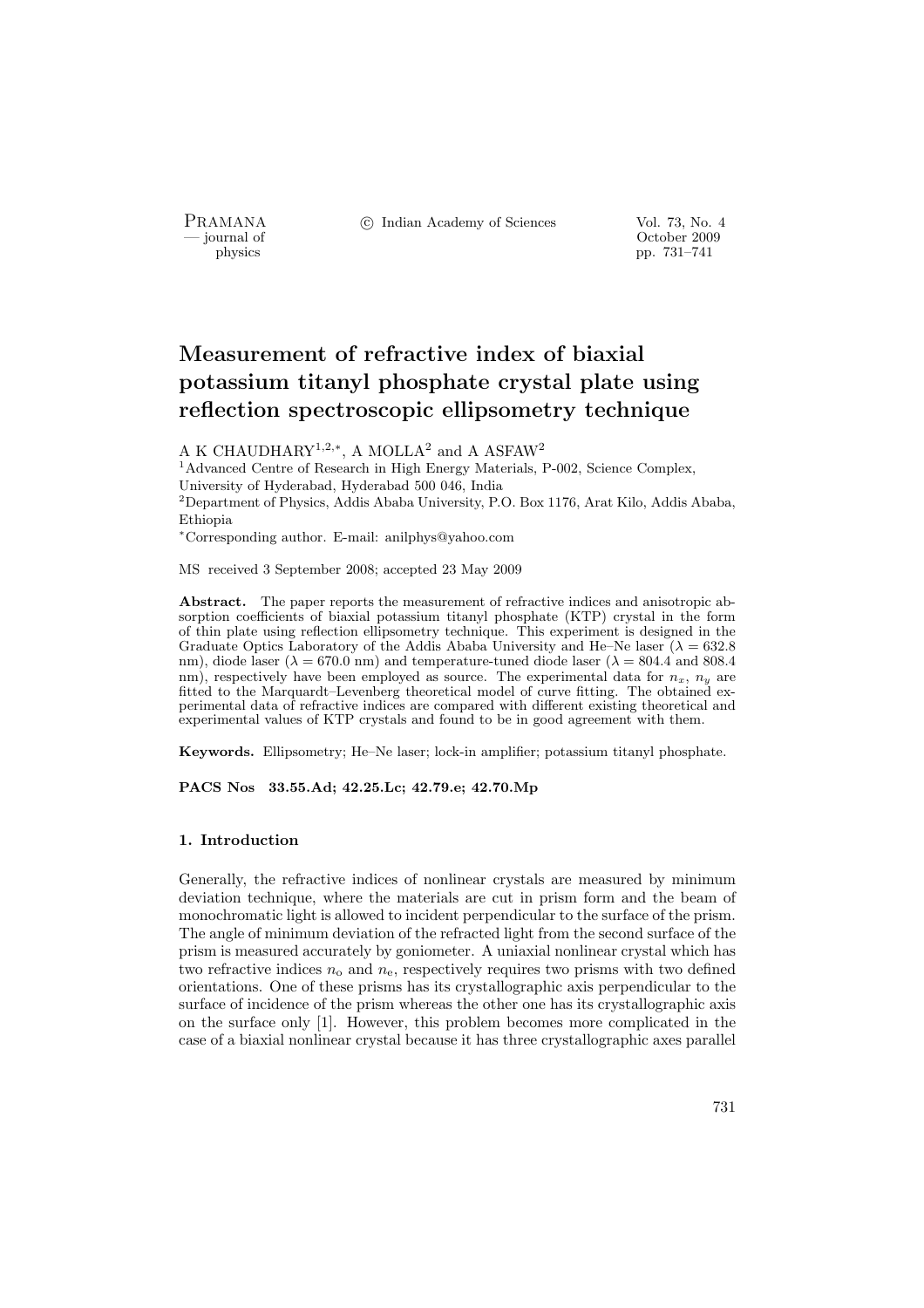to x,y and z directions and therefore it has three refractive indices  $n_x$ ,  $n_y$  and  $n_z$ respectively [2,3].

The above-mentioned method of minimum deviation using goniometer requires large-sized materials for making prisms of different orientations resulting in the wastage of expensive nonlinear materials. Moreover, the optical quality of the surface should also be very good. Shukla et al have reported interferometry-based techniques to measure the refractive indices of birefringent materials and thin films [4,5]. But this technique is restricted to visible range of wavelength and a crystal of suitable wedged angle with thickness of the order of 4.0 mm is one of the indispensable requirement.

There are some more reports on the measurement of optical constants of anisotropic nonlinear materials in thin film form [6–9]. However, Xiong et al have reported the characterization of KTP films fabricated by pulsed laser deposition on substrates of sapphire and silica [10]. They have also deduced the refractive index of KTP films from spectroscopic ellipsometry data either by direct de-convolution or by least square fitting technique and compared their results with Sellmeier equations given by Fan et al [11].

In this paper, we have also made an attempt to measure the refractive indices of a thin plate of biaxial KTP crystal grown by flux growth technique at four different wavelengths of lasers using reflection ellipsometry technique. This technique is developed in the Graduate Optics Laboratory of the university. The experiment is carried out between VIS and NIR region using different types of laser sources. By this technique the change in polarization of light that is incident on a material from an oblique angle is measured. The incident light beam interacts with each layer of the material. Some part of the light will be reflected at each interface, creating an interference pattern representative of the material's optical properties. The said interference pattern is collected at several polarizations and processed using suitable software.

The compound KTP was discovered and introduced in the field of optics in 1986 [12,13]. It is a biaxial crystal which belongs to the orthorhombic group with point group symmetry mm2. Its high transparency range  $(0.35-4.5 \ \mu m)$ , higher damage threshold and non-hygroscopic nature shows its superiority over many nonlinear crystals and it is proved to be ideal for making nonlinear devices [14–16]. Since nonlinear devices made of KTP crystals in different optical regions exclusively depend on phase matching angle, very accurate knowledge of the refractive indices is necessary. The  $x-y-z$  cut KTP crystal used in the experiment is a flux-grown crystal having unit parameters  $a_0 = 12.87 \text{ Å}, b_0 = 6.406 \text{ Å}$  and  $c_0 = 10.64 \text{ Å},$ respectively.

#### 2. Theory

We have employed reflection spectroscopic ellipsometry technique to measure the refractive indices and absorption coefficients of a biaxial KTP crystal plate having  $10 \times 10 \times 3.0$  mm<sup>3</sup> size. This technique is non-invasive and non-destructive in nature and requires low-power light source along with low-cost detection system such as photodiode power meter/energy meter. Moreover, the angle of incidence is kept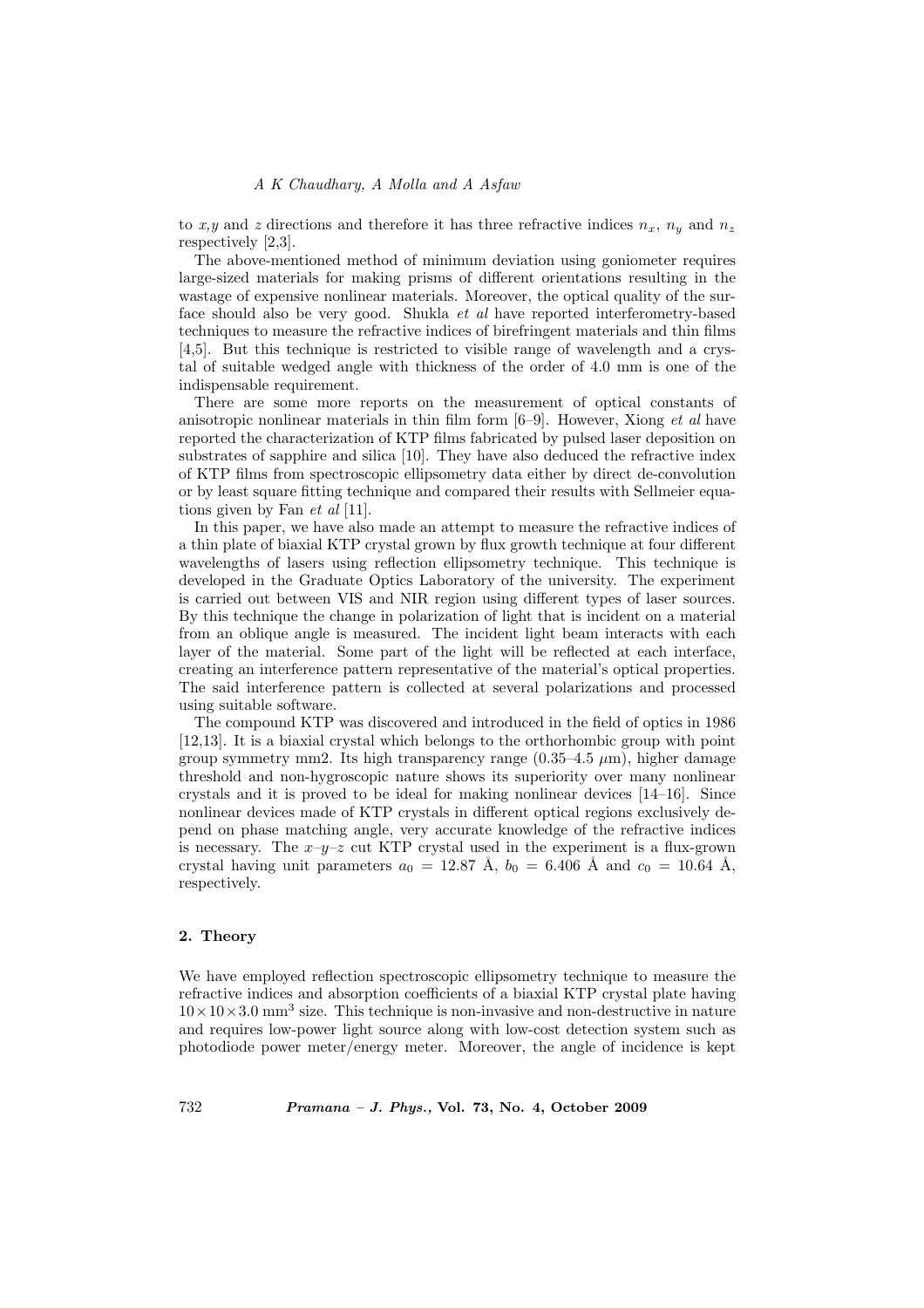fixed during the entire measurement and therefore it can be chosen maximum so as to minimize the direct coupling between the source and the detector. It is based on measurement of the polarization of a beam of light reflected from the surface of the sample at a known angle of incidence. Therefore, no reference samples are required for calibration. Two parameters ( $\psi$  and  $\Delta$ ) are measured as a function of wavelength and the angle of incidence. These parameters are related to the complex reflectivity ratio ρ

$$
\rho = r_p / r_s = \tan \psi \cdot e^{i\Delta},\tag{1}
$$

where  $r_s$  and  $r_p$  are the complex reflection coefficients for light polarized perpendicular and parallel to the plane of incidence, respectively.

The intensity waveform obtained from the ellipsometric measurements are sinusoidal in nature and is given by

$$
I_{\rm D} = \langle I_{\rm o} \rangle [1 + \alpha \cos 2A + \beta \sin 2A]. \tag{2}
$$

 $I_0$  denotes the intensity of the light beam at the output of the optical system S,  $I_D$  represents the proportion of  $I_o$  passed by the analyzer A and detected by the photodetector D, whereas  $\langle I_{\alpha} \rangle$  represents the average detected signal over one full rotation of the analyzer and  $\alpha$  and  $\beta$  represent the normalized cosine and sine Fourier coefficients of the signal  $I_D$  (A). The values of C,  $\alpha$  and  $\beta$  are given as follows:

$$
C = \sin^2[P]/2 + \cos^2[P] \tan^2[\Psi]/2,
$$
\n(3)

$$
\alpha = \cos^2[P] \tan^2[\Psi]/2 - \sin^2[P]/2,\tag{4}
$$

$$
\beta = \cos[P] \sin[P] \tan[\Psi] \cos[\Delta]/C.
$$
\n(5)

The relationship between  $\alpha$  and  $\beta$  with the ellipsometer parameters  $\Psi$  and  $\Delta$  are given by

$$
\tan[\Psi] = \sqrt{[1+\alpha]/[1-\alpha]}\tan P\tag{6}
$$

$$
\cos \Delta = \beta / \sqrt{1 - \alpha^2}.\tag{7}
$$

The values of  $\alpha$  and  $\beta$  are determined by curve fitting methods from the graph of intensity vs. angle of analyzer whereas eqs (6) and (7) are the desired relationship between the ellipsometer parameters  $\Psi$  and  $\Delta$  with the constants  $\alpha$  and  $\beta$  for a given azimuthal angle P of the polarizer. Thus the values of  $\alpha$  and  $\beta$  can easily be determined by the curve fitting of eq. (2). The value of  $\rho$ , the ratio of the complex Fresnel coefficients, is given by eq. (1).

Once the value of  $\rho$  is determined, we can calculate the refractive index (RI) of the same using the equation

$$
n = \sin \theta_0 [1 + [1 - \rho/1 + \rho]^2 \tan \theta_0]^{1/2}.
$$
\n(8)

Pramana – J. Phys., Vol. 73, No. 4, October 2009 733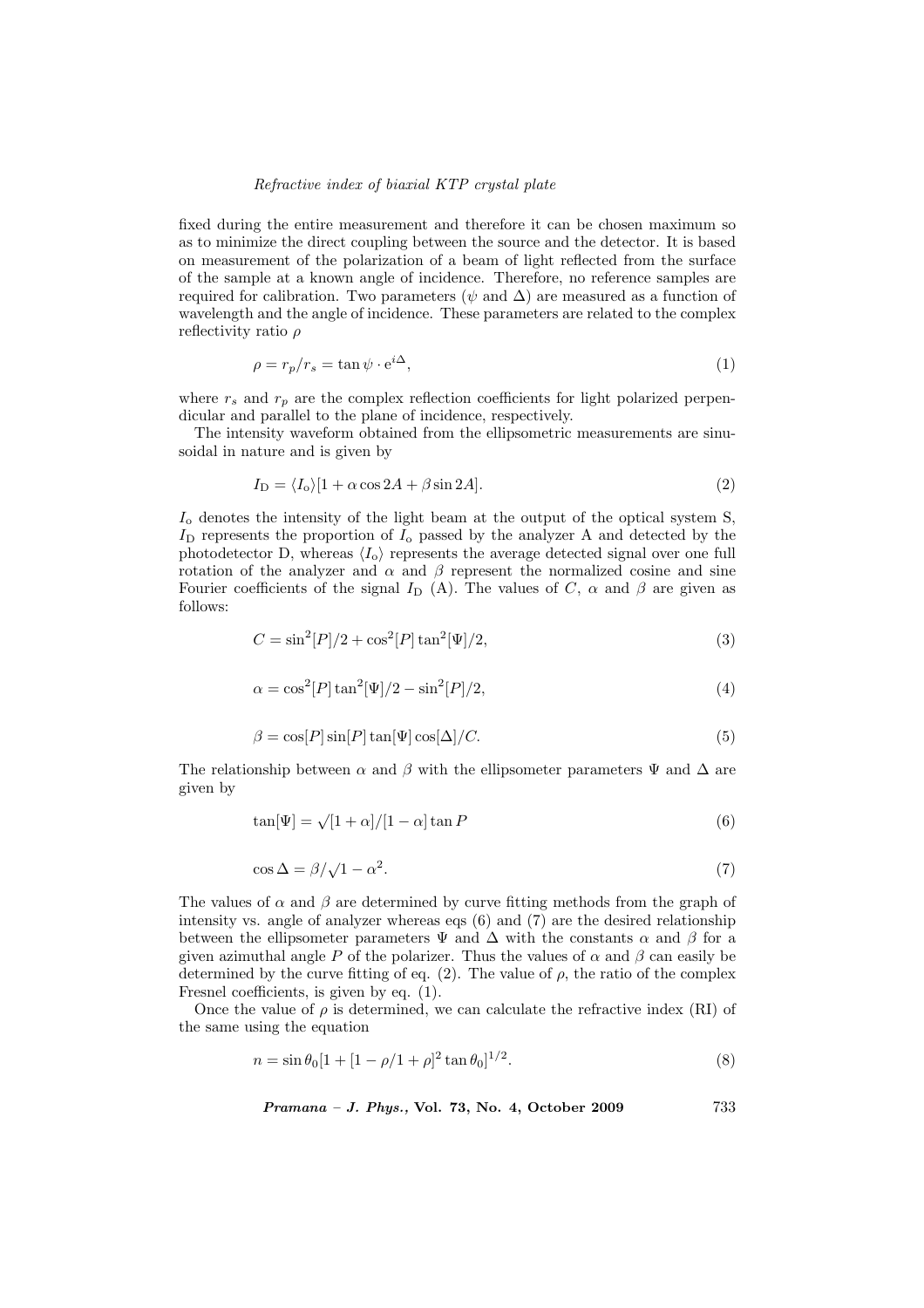## A K Chaudhary, A Molla and A Asfaw



Figure 1. (a) The experimental set-up for the measurements of RI of KTP crystal plate, where L is the laser source, P is the polarizer, S is the sample, A is the analyzer, C is the mechanical chopper, D is the photo pin detector, and Pre-ampl is the pre-amplifier. (b) Transmission curve of KTP plate between 350 and 2600 nm wavelength.

The values of anisotropic absorption coefficient  $(K)$  can be calculated using the following equation [17]:

$$
K = 1/2n\left[\sin^2\theta_0\tan^2\theta_0\sin 2\Psi\sin\Delta/(1+\sin 2\Psi\cos\Delta)^2\right].\tag{9}
$$

Theoretical values of refractive indices  $n_x$ ,  $n_y$  and  $n_z$  of KTP crystals along the x, y and z-axes can be calculated using Sellmeier's equations. Equations  $(10i)$ – $(10iii)$ are the popular Sellmeier's equations for KTP crystals given by Kato [18].

$$
n_x^2 = 3.0065 + 0.03901/(\lambda^2 - 0.04251) - 0.01327\lambda^2,
$$
\n(10i)

$$
n_y^2 = 3.0333 + 0.04154/(\lambda^2 - 0.04547) - 0.01408\lambda^2,
$$
\n(10ii)

$$
n_z^2 = 3.3134 + 0.05694/(\lambda^2 - 0.05658) - 0.01682\lambda^2,
$$
\n(10iii)

where  $\lambda$  is in  $\mu$ m.

A model for RI is constructed after the data are acquired covering the desired wavelength and angle of incidence. The Fresnel equation with the assumed model is then used to predict the expected  $\psi$  and  $\Delta$  data for the chosen wavelength and angle of incidence. Data fitting is then applied by adjusting the model parameters to find the best-fit values. The Marquardt–Levenberg algorithm is most commonly used to determine the smallest difference between the measured and calculated values quickly.

734 Pramana – J. Phys., Vol. 73, No. 4, October 2009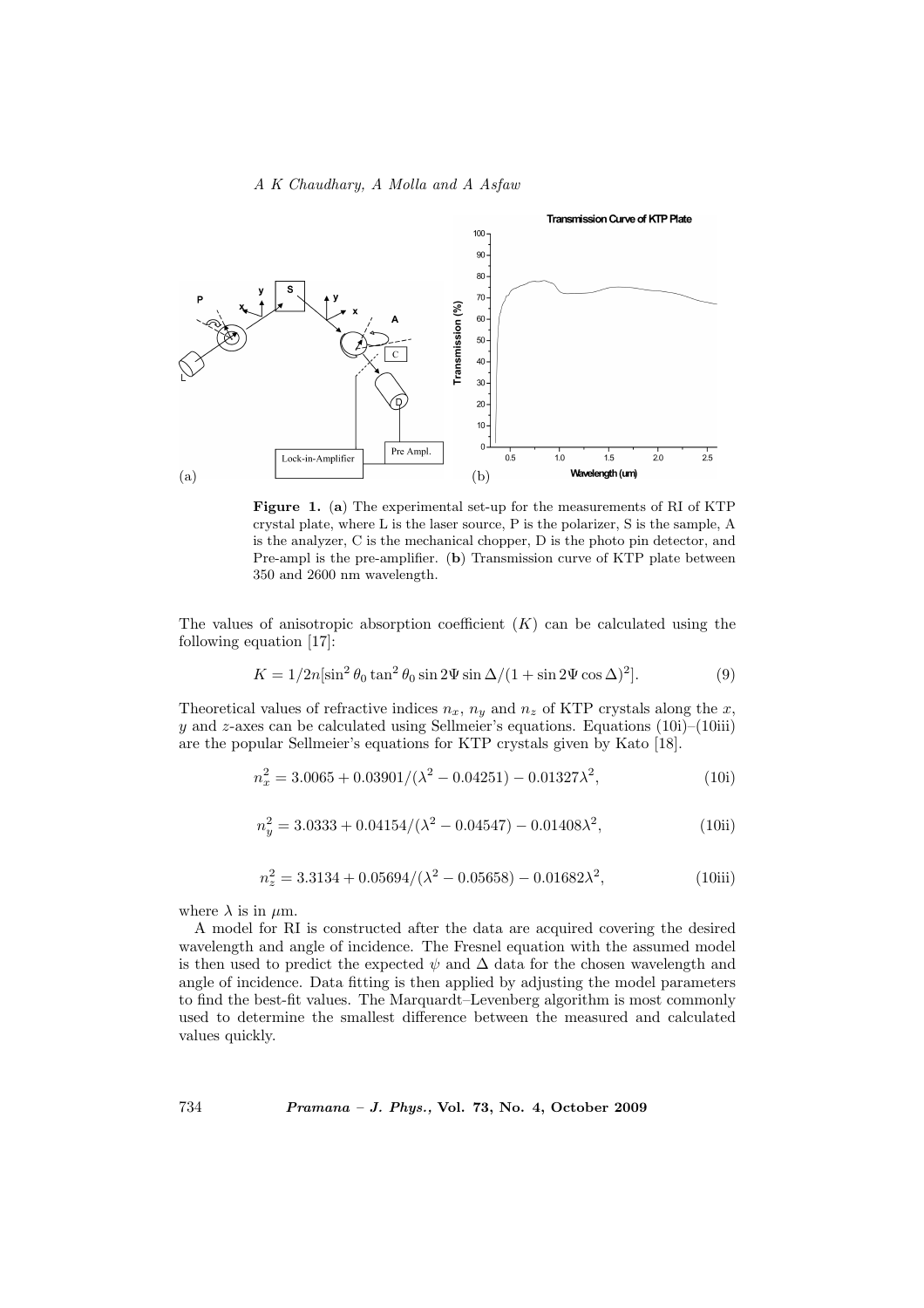### 3. Experimental

The experimental set-up used in our experiment is shown in figure 1a, where He–Ne laser of wavelength 632.8 nm, a diode laser of wavelength 670 nm and temperaturetuned semiconductor–diode laser model LDC01, MEOS made tunable between 804.4 and 808.4 nm have been used as a source. A set of linear polarizers in visible optical range, available in the laboratory for different types of optical experiments is also used. The semiconductor laser is able to produce 804.4 nm at temperature 16.24◦C and 808.4 nm at temperature 27.9◦C, respectively. By knowing the incident polarization state of the laser light using polarizer P, the polarization state of the reflected light from the surface of KTP crystal plate S is ascertained with the help of analyzer A. The intensity of the reflected polarized light is chopped with the help of a chopper C at 50 Hz and detected by PIN photodetector D. The output of the PIN photodetector is further amplified using a pre-amplifier and fed to the lock-in amplifier, Model SR 830 DSP, Stanford Research System Inc., USA, to measure the intensity of the reflected polarization state at different angles of polarization. The use of lock-in amplifier helps to nullify the noises from different sources and plays a very significant role to measure some of the weak reflected signals very accurately. Since the ellipsometric measurement technique relies on the relative amplitudes between the reflected polarized components and not the absolute reflectivity of the sample materials, the variation in intensity of the incident laser radiation does not cause loss of accuracy. The beam diameter of the laser beam is 2.0 mm which can further be reduced with the help of an aperture. The entire measurements were carried out at an angle of incidence of 62.2 $\pm 2^{\circ}$ . The values of  $\Delta$  and  $\psi$  are measured with a typical precision of  $\pm 0.02^{\circ}$  at room temperature. Apart from polarization, the RI's of the crystal also depend on the direction of the incident angle of the light waves. Therefore, in order to get consistent results, the angle of incidence of the laser light is set near the Brewester's angle for each set of the given wavelength.

## 4. Results and discussions

KTP is a biaxial crystal which means it has two optic axes and three refractive indices  $n_x$ ,  $n_y$  and  $n_z$ , respectively. Figure 1b shows the transmission curve of KTP crystal between 350 and 2600 nm wavelength. The I-A curves for  $n_x$  and  $n_y$ at He–Ne laser wavelength  $\lambda = 632.8$  nm are given in figures 2a and 2b, respectively. These data are recorded at incident angles  $\theta_0 = 60.4^{\circ}$  and  $\theta_0 = 60.6^{\circ}$ , respectively and shows excellent curve fittings of theoretical and experimental data. From figure 2a the calculated values of Fourier coefficients  $\alpha$  and  $\beta$  are found to be 0.7506  $\pm 0.02243$  and  $-0.03148 \pm 0.01992$ , respectively which give corresponding values of  $\tan \Psi = 1.0016$  and  $\cos \Delta = -0.00006$ . These values are substituted in eq. (1) to calculate the value of  $\rho = -6.0096 \times 10^{-5}$ . Using eqs (8) and (9) the values of refractive index  $(n)$  and anisotropic absorption coefficients  $(K)$  can easily be ascertained. The experimental values of  $n_x$  and  $K_x$  are estimated to be 1.7605 and 0.6654, respectively, whereas the theoretical value of  $n_x$  using Sellmeier eq. (10i) at 632.8 nm is 1.7635. The difference between the two results is  $\Delta n_x = 0.003$ . Similarly, from figure 2b the estimated value of  $n_y = 1.7751$  and calculated value of

 $Pramana - J. Phys., Vol. 73, No. 4, October 2009 735$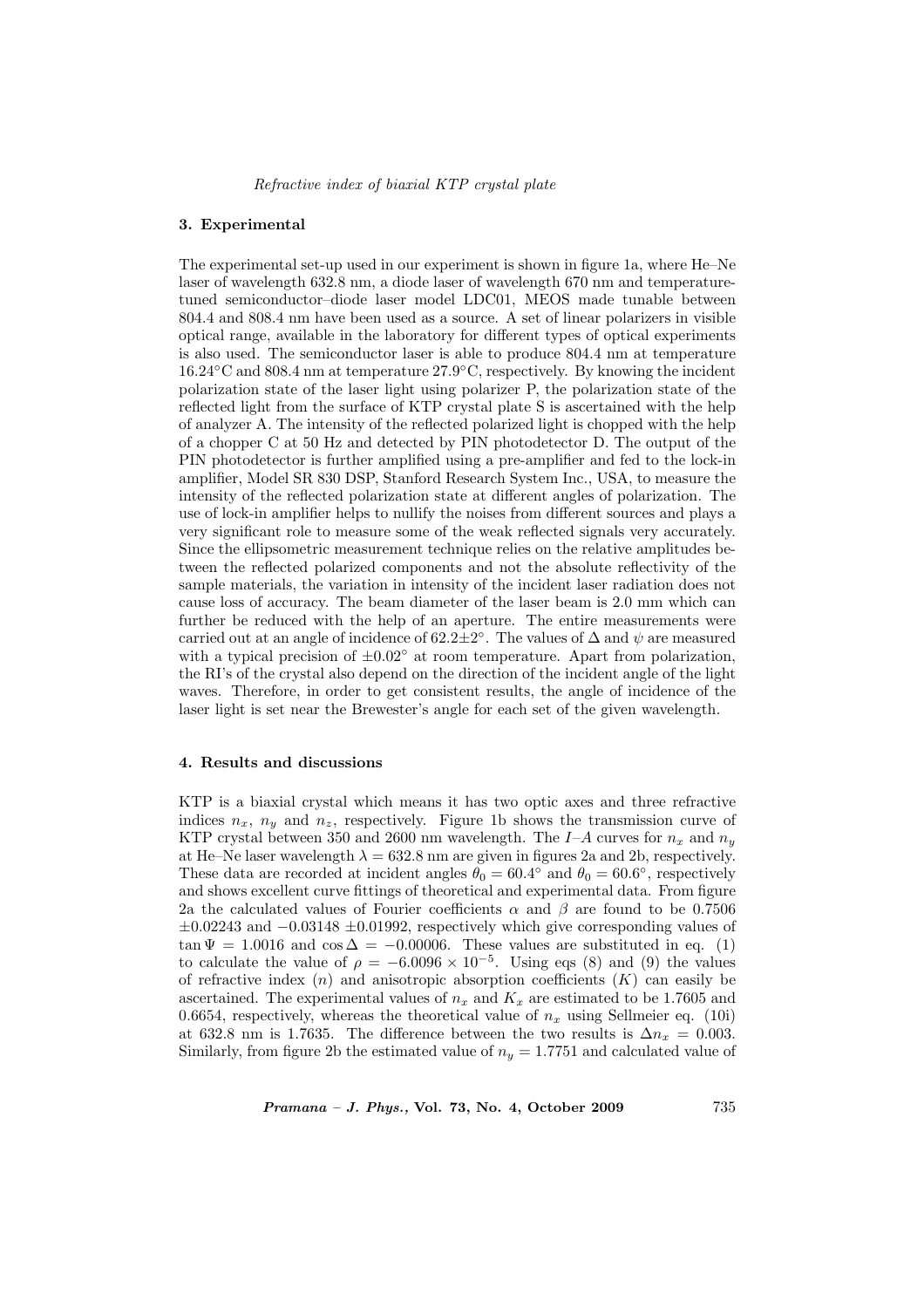

Figure 2 (a) and (b). The intensity vs. analyzer angle curves for KTP crystal plate at 632.8 nm wavelength. Here  $(\blacksquare)$  shows the experimental data whereas (–) shows the theoretical curve.

RI using Sellmeier equation is  $n_y = 1.7733$ . The difference between the two results is  $\Delta n_y = 0.0018$ . The estimated value of the anisotropic absorption coefficient  $K_y = 0.58037.$ 

Similarly, figures 3a and 3b show the  $I-A$  curves for  $n_x$  and  $n_y$  at semiconductor diode laser at  $\lambda = 804.4$  nm at incident angles  $\theta_0 = 60.2^{\circ}$  and  $\theta_0 = 60.4^{\circ}$ , respectively. The experimental and theoretical values of  $n_x$ ,  $n_y$  and the differences  $\Delta n_x$  and  $\Delta n_y$  at different wavelengths along with their corresponding anisotropic absorption coefficients are summarized in table 1. The calculations in detail are discussed in the thesis of Molla [19].

736 Pramana – J. Phys., Vol. 73, No. 4, October 2009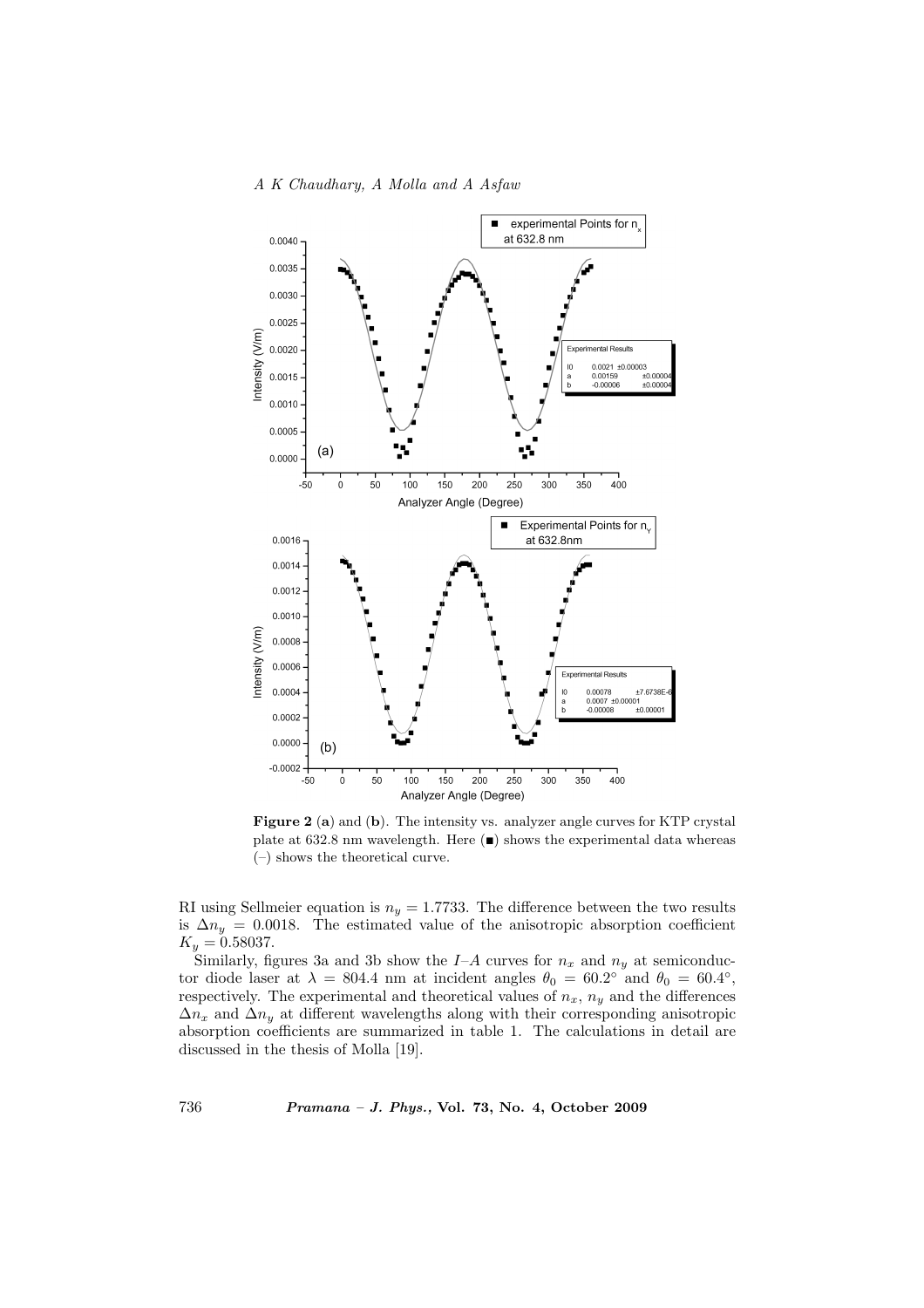

Figure 3 (a) and (b). The intensity vs. analyzer angle curves for KTP crystal plate at 804.4 nm wavelength. Here  $(\blacksquare)$  shows the experimental data whereas (–) shows the theoretical curve.

Figures 4a and 4b show the dispersion curves of  $n_x$  and  $n_y$  for KTP crystals at different wavelengths. Here  $($  $)$  are the experimental points whereas coloured lines show the theoretical values of eight existing Sellmeier equations given by different groups [10,18,20–26]. These equations are used to get best phase matching angles in different planes and different types of wavelength generation. Even though they are getting overlapped with each other, they also show large deviations at many wavelength regions too. Our experimental data for  $n_x$  agree with one theoretical

Pramana – J. Phys., Vol. 73, No. 4, October 2009 737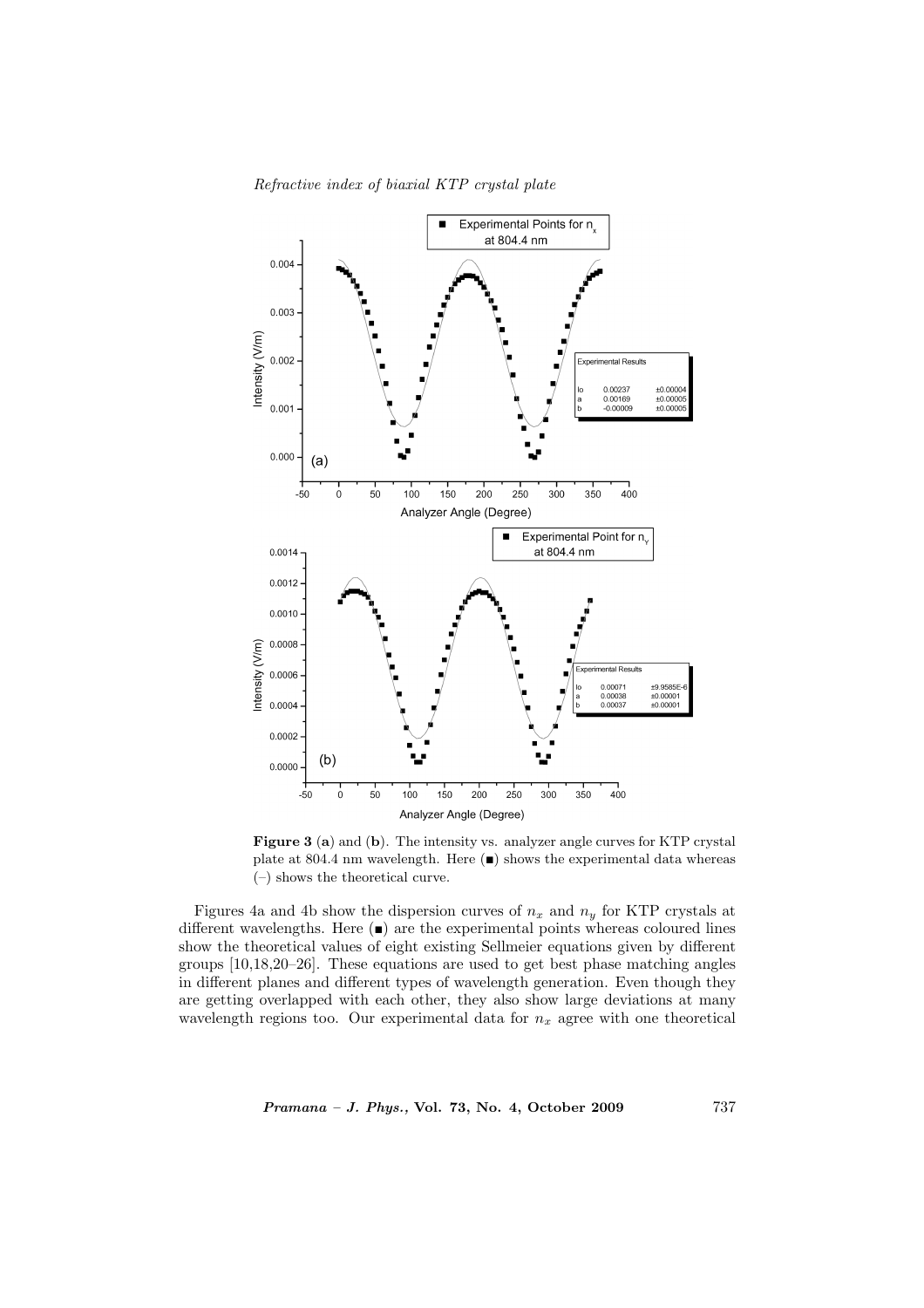| $n_{y1} - n_{y2}$<br>$\Delta n_y =$<br>$\begin{array}{c} 0.0018 \\ 0.0005 \\ 0.0006 \\ 0.0006 \end{array}$<br>$n_{x1}-n_{x2}$<br>$\Delta n_x =$<br>$\begin{array}{c} 0.003 \\ 0.004 \\ 0.0036 \\ 0.0043 \end{array}$<br>1.77330<br>1.75916<br>$\sum_{(\text{Theo.})}^{n_{y2}}$<br>$\frac{n_{x2}}{\text{Theo.}}$<br>1.76350<br>1.75969<br>01922.7<br>1.76966<br>$\binom{n_{y1}}{\text{Exp.}}$<br>1.7605<br>.76369<br>$\frac{n_{x1}}{\text{Exp.}}$<br>Vavelength<br>332.8<br>370.0<br>$\mathbf{m}$ |       | comparative chart of ellipsometrically measured optical parameters of KTP. |        |        |        |  |                                                           |                                    |
|--------------------------------------------------------------------------------------------------------------------------------------------------------------------------------------------------------------------------------------------------------------------------------------------------------------------------------------------------------------------------------------------------------------------------------------------------------------------------------------------------|-------|----------------------------------------------------------------------------|--------|--------|--------|--|-----------------------------------------------------------|------------------------------------|
|                                                                                                                                                                                                                                                                                                                                                                                                                                                                                                  |       |                                                                            |        |        |        |  | Absorption<br>coefficient $K_x$                           | Absorption<br>coefficient<br>$K_y$ |
|                                                                                                                                                                                                                                                                                                                                                                                                                                                                                                  |       |                                                                            |        |        |        |  |                                                           | 1.58307434                         |
|                                                                                                                                                                                                                                                                                                                                                                                                                                                                                                  |       |                                                                            |        |        |        |  | $\begin{array}{c} 0.6654 \\ 0.6589 \\ 0.6559 \end{array}$ | .582174                            |
|                                                                                                                                                                                                                                                                                                                                                                                                                                                                                                  | 804.4 | 1.7464                                                                     | 1.7594 | 1.7500 | 1.7588 |  |                                                           | .665994                            |
| 1.7585<br>1671.1<br>1.7590<br>1.7454<br>808.8                                                                                                                                                                                                                                                                                                                                                                                                                                                    |       |                                                                            |        |        |        |  | 1.6577                                                    | .665918                            |

A K Chaudhary, A Molla and A Asfaw

738 Pramana – J. Phys., Vol. 73, No. 4, October 2009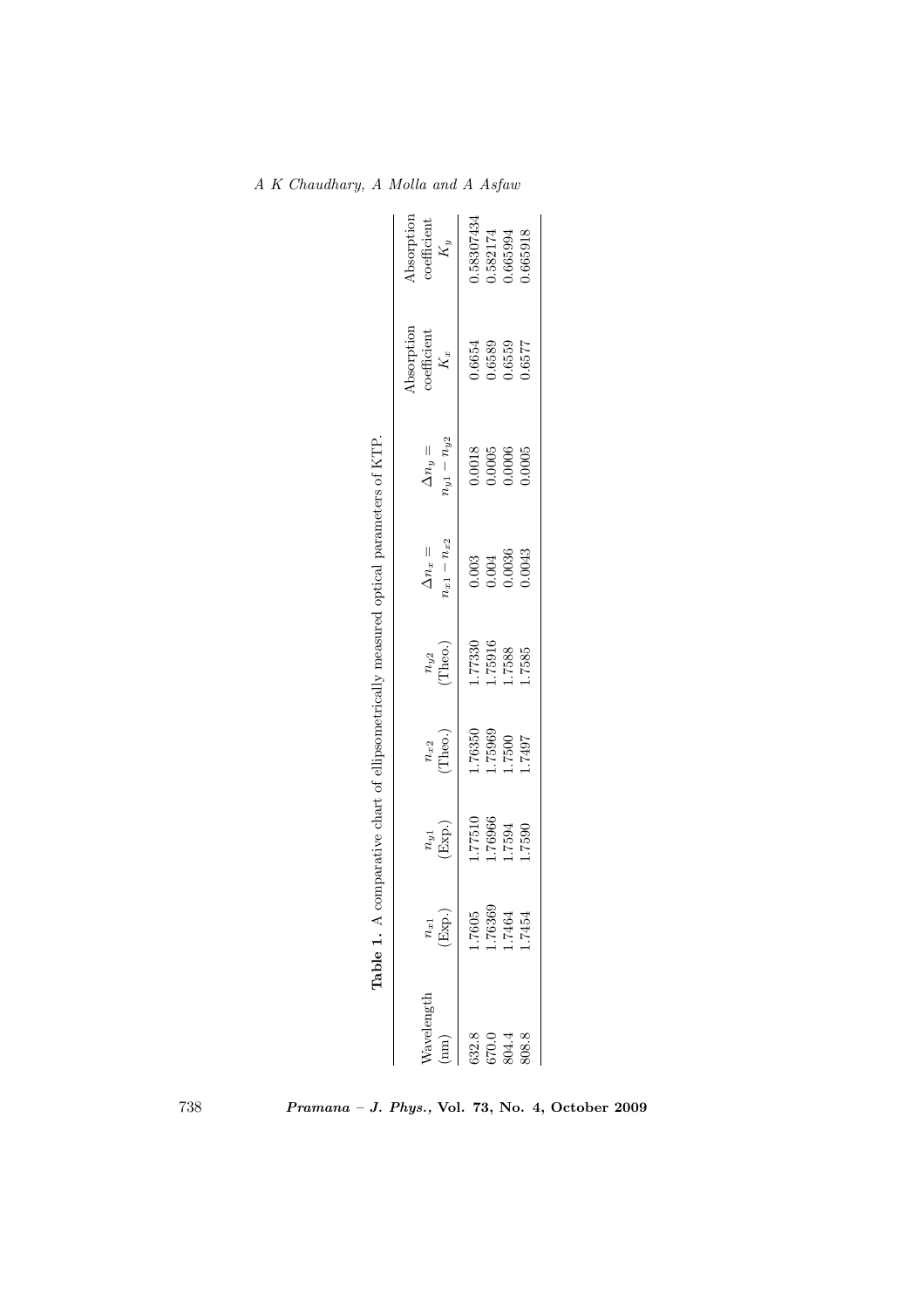Refractive index of biaxial KTP crystal plate



**Figure 4 (a)** and (b). The dispersion curves of  $n_x$  and  $n_y$  for KTP crystal plate at different wavelengths. Here  $(\blacksquare)$  shows the experimental data whereas coloured lines (–) show the theoretical data based on the referred Sellmeier's equations.

value and very much close to the other theoretical values. But the experimental data of  $n_y$  are more accurate and overlapping the different curves too. Though we could not measure the values of  $n<sub>z</sub>$  at different wavelengths due to poor surface quality of crystal, comparative dispersion curves of figures 4a and 4b confirm the reliability of our measurements. These results clearly show the superiority of reflection spectroscopic ellipsometry technique for the measurement of RI's of KTP crystal with great accuracy without using any specially designed prism. In addition, we have also shown the anisotropic absorption coefficients of KTP crystals for the first time.

Pramana – J. Phys., Vol. 73, No. 4, October 2009 739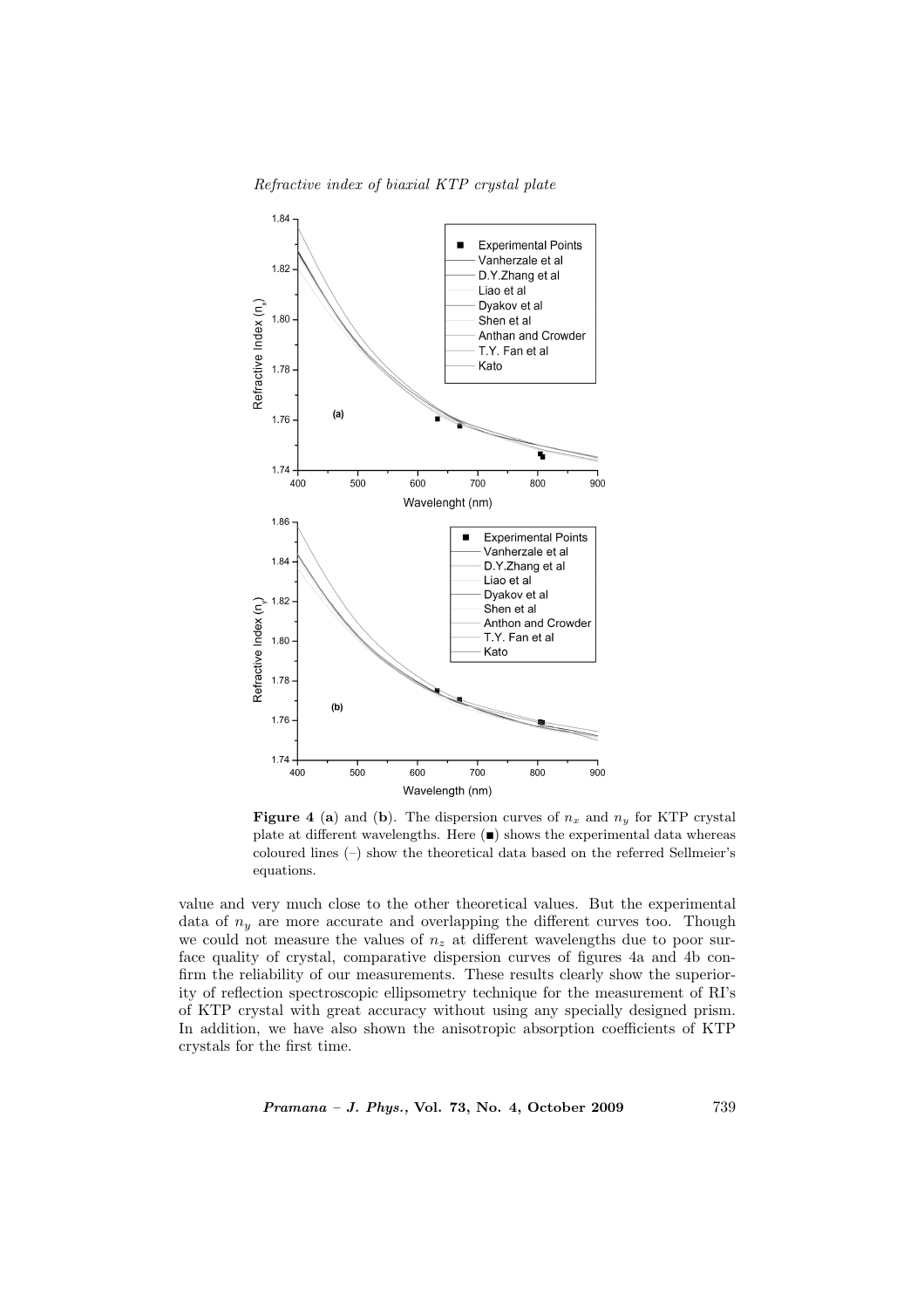## A K Chaudhary, A Molla and A Asfaw

## 5. Conclusions

We have successfully demonstrated the use of laboratory designed reflection ellipsometry technique to measure the refractive index of a thin plate of biaxial KTP crystal from visible to near infrared region using different wavelengths obtained from He–Ne and diode laser systems. Out of the three refractive indices, i.e.  $n_x$ ,  $n_y$ and  $n_z$ , only  $n_z$  could not be measured due to poor quality of one of the surface of the crystal plate. We have also compared our measured values of refractive indices with the existing theoretical and experimental data of KTP crystal measured using conventional techniques. Our study shows that the precision in the measurement of refractive index  $n_x$  is found to be an order of  $4.0062 \times 10^{-5}$  while for  $n_y$  it is found around  $1.7332 \times 10^{-5}$ . In addition, we have also measured the anisotropic absorption coefficients of KTP at the aforesaid wavelengths which are found to be of the order of  $\sim 0.6580$ .

### Acknowledgements

Authors gratefully acknowledge Dr Udit Chatterjee, Department of Physics, Burdwan University, Burdwan 713 104 (WB), India for fruitful discussion on Sellmeier's equations.

#### References

- [1] B Hilezer and S Balanicka, Phys. Status Solidi B19, 717 (1973)
- [2] M Born and E Wolf, Principles of optics (Pergamon Press, New York, 1987)
- [3] V Marinova and M Veleva, *Opt. Mater.* **19(3)**, 329 (2002)
- [4] M V R S Murthy and R P Shukla, *Opt. Eng.* **22(2)**, 227 (1983)
- [5] R P Shukla, G M Perera, M C George and P Venkateswerlu, Opt. Commun. 78(1), 7 (1990)
- [6] R M A Azzam and N M Bashara, Ellipsometry and polarized light (North Holland Publishers, Amsterdam, 1977)
- [7] H J Peng, Z T Liu, H Y Chau, Y L Ho, B Z Tang, M Wong, H C Huang and H S Kwok, J. Appl. Phys. 92(10), 5735 (2002)
- [8] J N Hilfiker, Spectroscopic ellipsometry (SE) for materials characterization at 193 and 157 nm, Semiconductor Fabtech, 17th edition
- [9] M Schubert and W Dollase, Opt. Lett. 27(23), 2073 (2002)
- [10] F Xiong, R P H Chang, M E Hagerman, V L Kozhenikov, K R Poeppelmeier, H Zhou, G K Wong, J B Ketterson and C W White, Appl. Phys. Lett. 64(2), 161 (1994)
- [11] T Y Fan, C E Huang, B Q Hu, R C Eckardt, Y X Fan, R L Byer and R S Feigelson, Appl. Opt. 28(12), 2390 (1987)
- [12] Optical properties of KTP crystal, http://www.castech-us.com/casktp.htm
- [13] J D Bierlin and O B Arweiler, Appl. Phys. Lett. 49, 917 (1986)
- [14] U Chatterjee, A M Rudra, P K Datta, G C Bhar and T Sasaki, J. Phys. D. Appl. Phys. 28, 275 (1995)
- [15] G C Bhar, A M Rudra, A K Chaudhary, T Sasaki and Y Mori, Appl. Phys. B63, 141 (1996)